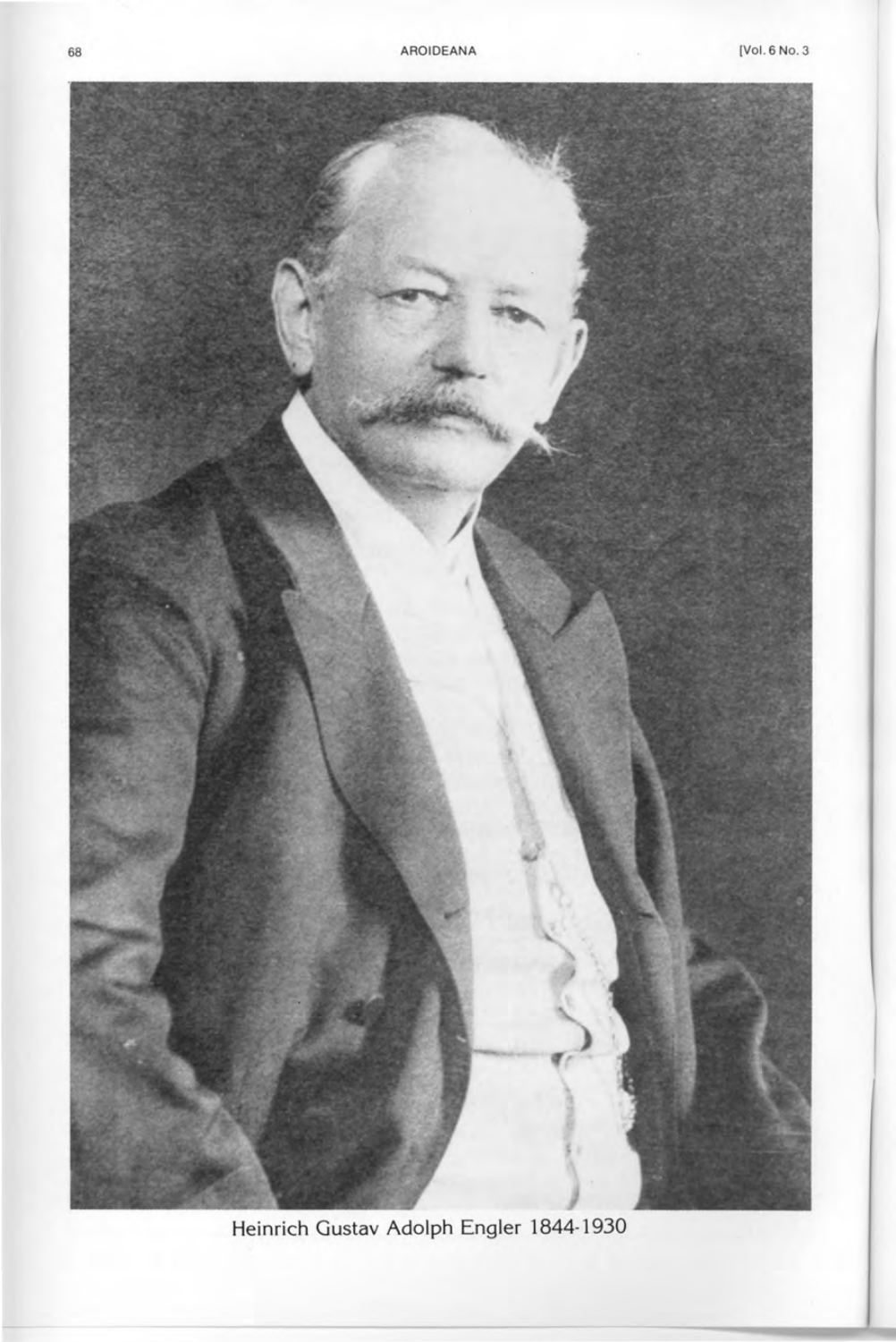## **Heinrich Gustav Adolph Engler**

A Prodigious Aroid Worker

**Thomas B. Croat** 

Missouri Botanical Garden St. Louis, Missouri

It's difficult to contemplate aroids Breslau. It was not until 1889 followwithout thinking of the amazing pro- ing the death of the famous botanist ductivity of Adolph Engler. Aside Eichler in Berlin that Engler took from H. C. Schott *(Aroideana, Vol. 1* charge of what was rapidly becoming (31). no other worker is so clearly the world's center of taxonomic [3]), no other worker is so clearly association with the aroid family. research. In Berlin he became Profes-His active writing on Araceae spanned sor of Botany at the University of 42 years beginning in 1878 with the Berlin, the Director of the Botanical publication of the Araceae of Brazil in Gardens and the Director of the Bot-Martius' Flora Brasiliensis and ending anical Museum. Already having comin 1920 wiht the completion of a pleted more work than most botanists monographic treatment of the entire do in a lifetime. Engler, at age 45, monographic treatment of the entire aroid family. The latter work pub-<br>lished in Das Pflanzenreich was the was responsible for the creation last comprehensive treatment of the a new botanical gardens (still in its family. All together it describes about original location at Berlin-Dahlem) 1,800 species in 108 genera. The and for pulling together a staff of work, though now out of date, still specialists who dominated the world's stands as a monument to his untiring taxonomic research until world War II. efforts. By 1909 he and his co-workers had

Sargans, Lower Silesia (a former Prus- zenfamilien" an encyclopedic work sian Province now partly Poland and comprising the entire plant kingdom. partly Czechoslovakia), as the son of a In 1905 Engler commenced pubshopkeeper. After his father died he Iication of his monograph of the was taken to Breslau by his mother Araceae and in collaboration with his where his teachers encouraged his colleague Kurt Krause (See *Aroi*natural interest in botany. Even as a *deana.* Vol. 2(1): 26-27), published 8 boy he associated with important Ger-<br>volumes before it was completed in man botanists and after finishing his 1920, only one year before his retiredoctorate in 1866 at the University of ment at age 77. Despite his official Breslau he obtained a post as a retirement he continued editing teacher of mathematics and natural and supervising the "Botanisher history at his old primary school, the Jahrbucher" (the journal he had Magdalenen Gymnasium. From 1873 founded in 1880) as well as "Das until 1878 he worked at the University Pflanzenreich" (a series of monoof Munich where he completed the graphs intended for all families) treatments of 15 different families for and the second edition of "Die the "Flora Brasiliensis:' It was during Naturlichen Pflanzenfamilien" a systhis period that he developed his in- tem of classification at the family terest and expertise with the family level). Engler continued to work until Araceae. From 1878 until 1884 he his death on October 10, 1930. held the chair of Botany at the Univer- It would be unfair to leave the sity of Kiel and then spent five years at impression that Engler's work was his old Alma Mater, the University of chiefly restricted to the Araceae. In

was responsible for the creation original location at Berlin-Dahlem) Engler was born March 25, 1844, in completed "Die Naturlich Pflan-